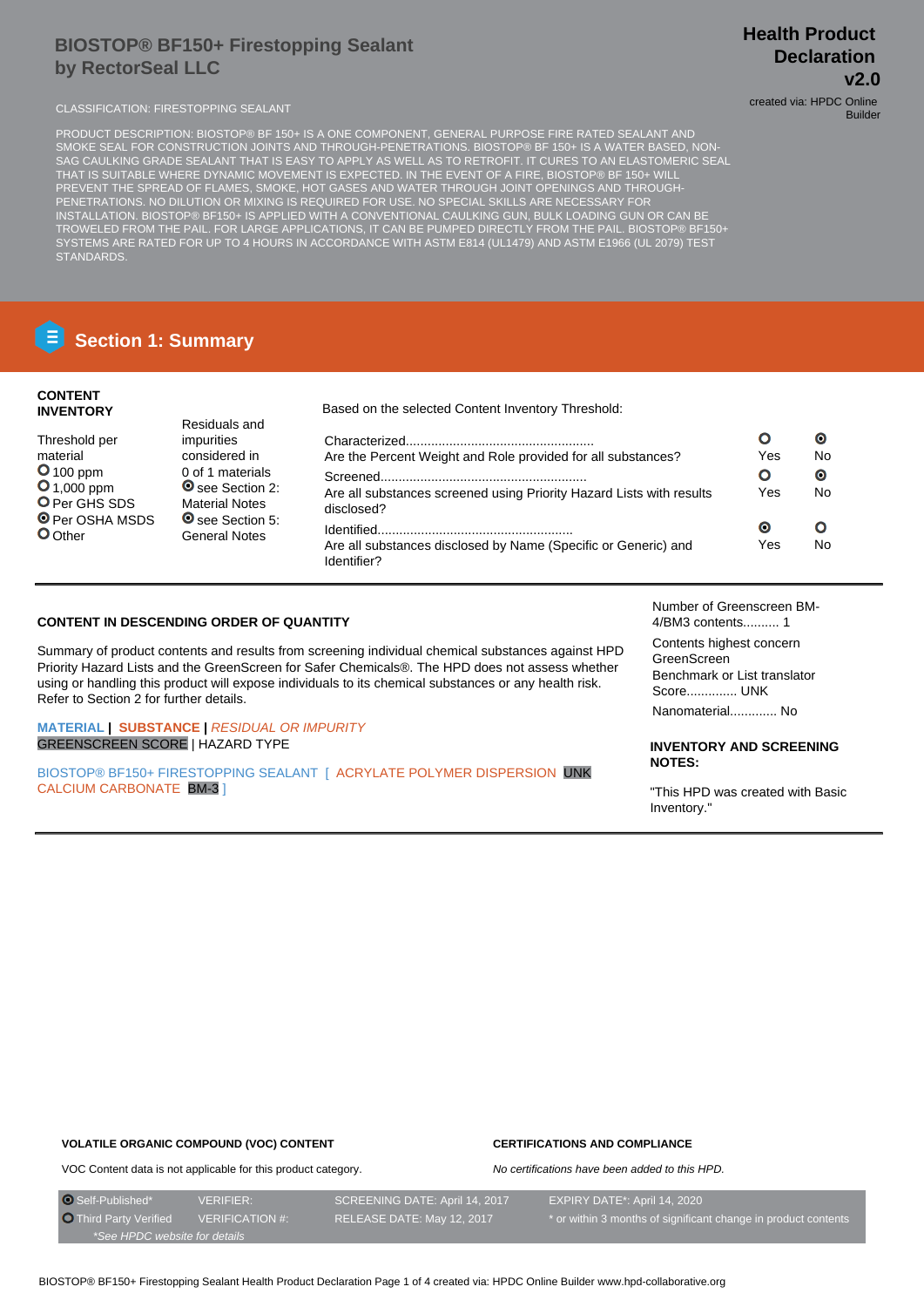This section lists materials in a product and the substances in each material based on the Inventory Threshold for each material. If residuals or impurities from the manufacturing or extraction processes are considered for a material, these are inventoried and characterized to the extent described in the Material and/or General Notes. Chemical substances are screened against the HPD Priority Hazard Lists for human and environmental health impacts. Screening is based on best available information; "Not Found" does not necessarily mean there is no potential hazard associated with the product or its contents. More information about Priority Hazard Lists and the GreenScreen can be found online: www.hpd-collaborative.org and www.greenscreenchemicals.org.

| BIOSTOP® BF150+ FIRESTOPPING SEALANT %: 0.0000 HPD URL:<br>Inventory Threshold: Per OSHA MSDS<br><b>Material Notes:</b> |          | <b>Residuals Considered: No</b>         |                                         |       |  |  |
|-------------------------------------------------------------------------------------------------------------------------|----------|-----------------------------------------|-----------------------------------------|-------|--|--|
| <b>ACRYLATE POLYMER DISPERSION</b>                                                                                      |          | ID:                                     |                                         |       |  |  |
| %: 40.0000 - 80.0000                                                                                                    | GS: UNK  | RC: None                                | NANO: NO                                | ROLE: |  |  |
| <b>HAZARDS:</b>                                                                                                         |          | <b>AGENCY(IES) WITH WARNINGS:</b>       |                                         |       |  |  |
| None Found                                                                                                              |          | No warnings found on HPD Priority lists |                                         |       |  |  |
| <b>SUBSTANCE NOTES:</b>                                                                                                 |          |                                         |                                         |       |  |  |
| <b>CALCIUM CARBONATE</b>                                                                                                |          | ID: 471-34-1                            |                                         |       |  |  |
| $%10.0000 - 40.0000$                                                                                                    | GS: BM-3 | RC: None                                | NANO: NO                                | ROLE: |  |  |
| <b>HAZARDS:</b><br><b>AGENCY(IES) WITH WARNINGS:</b>                                                                    |          |                                         |                                         |       |  |  |
| None Found                                                                                                              |          |                                         | No warnings found on HPD Priority lists |       |  |  |
| <b>SUBSTANCE NOTES:</b>                                                                                                 |          |                                         |                                         |       |  |  |

## **Section 3: Certifications and Compliance**

This section lists applicable certification and standards compliance information for VOC emissions and VOC content. Other types of health or environmental performance testing or certifications completed for the product may be provided.

 **Section 4: Accessories**

This section lists related products or materials that the manufacturer requires or recommends for installation (such as adhesives or fasteners), maintenance, cleaning, or operations. For information relating to the contents of these related products, refer to their applicable Health Product Declarations, if available.

 **Section 5: General Notes**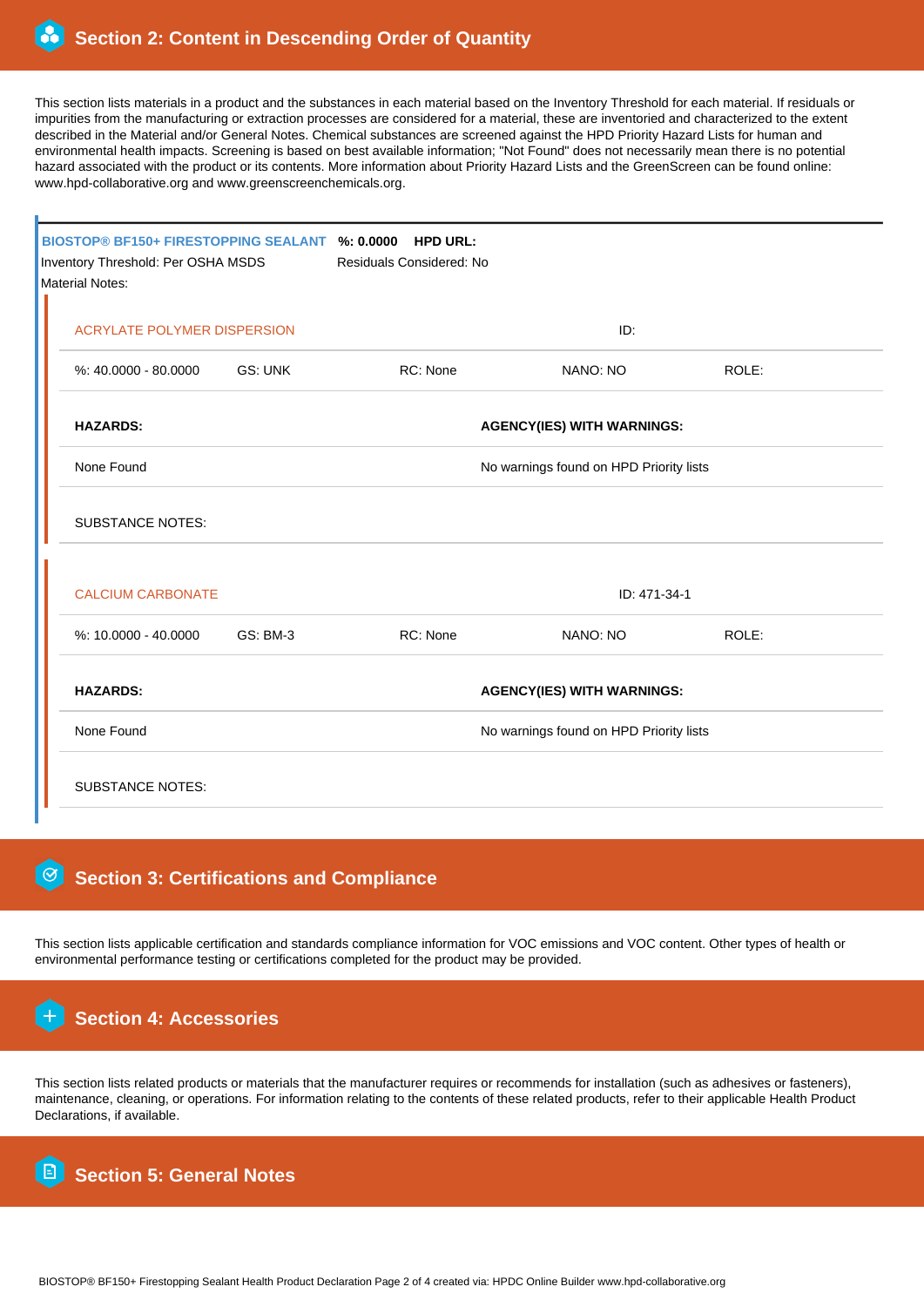BIOSTOP® BF150+ Firestopping Sealant Health Product Declaration Page 3 of 4 created via: HPDC Online Builder www.hpd-collaborative.org